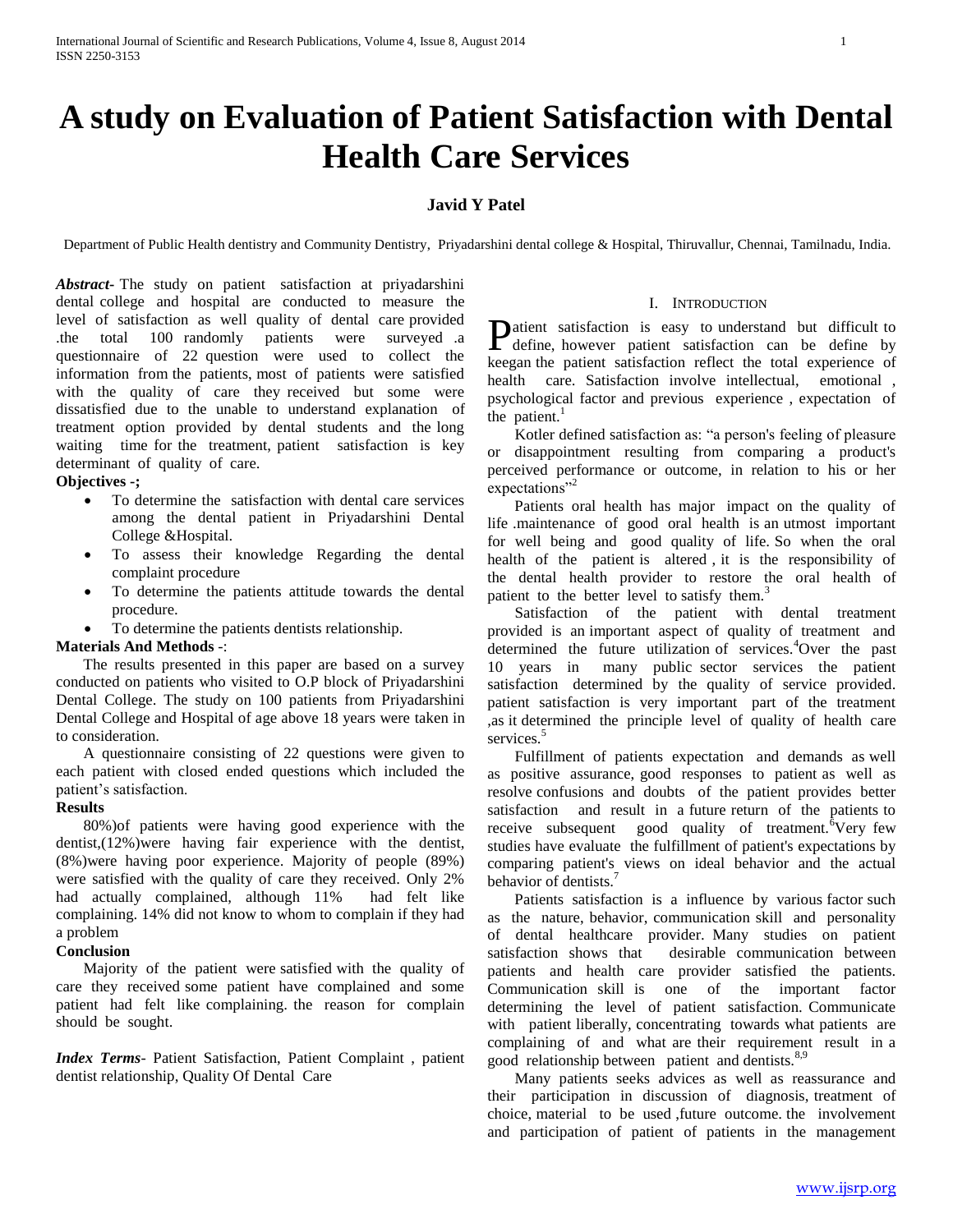of their care, treatment panning significantly satisfy the patient.<sup>10</sup>

 This study focused on following factors to determine the patient satisfactions Characteristic of patients and demand for personal care complaining patients about dentist or treatment received-: Satisfaction with quality of care received-: patient's overall experience with dentist

 This study clearly show the gap that exists between the sort of service patients hope to receive and the service they actually receive recent survey indicate that most of the patient in the Priyadarshini Dental College and Hospitals are satisfied but some patients are dissatisfied because of poor quality of treatment and mistakes, services and attitude of staff and excessive time taken for treatment For profession it is important to promote a high standard of professional conduct among the dentists.

#### II. MATERIAS AND METHODS

 The study was conducted in Priyadarshini Dental College and Hospital in Department of Public Health dentistry and Community Dentistry. Before taking the study in the College ethical clearance was taken from Priyadarshini Dental College ethical committee.

 Studies of 100 patients were taken in the study from the outpatient block of Priyadarshini Dental College and Hospital. A questionnaire consisting of 22 questions were taken from both female and male aged from 18 and above who were willing for study And informed consent was taken from the patient who had undergone the study.

 The patients aged from 18 and above were taken in to consideration for the study as they have undergone for treatment previously and they can decide whether they are satisfied with the quality of the treatment and to know the awareness of quality of dental treatment among them.

 The patients were interviewed about whether they have visited the dentist before and reason for their visiting. A global satisfaction question about the quality of dental care they received was asked and the questions specially related to complaints: whether they ever felt like or first contact if they were making complaint. In addition information was collected about patients demographic characteristics: age, gender and occupation. This sample size was estimated to provide significant differences between patients' perception, satisfaction and expectation.

 This questionnaire-based study was divided into two parts. The first part of the questionnaire contained questions relating to socio-demographic data about the patients. The second part was designed to measure the patients' perception, satisfaction and expectation.

## **Sample Method**-: simple random sampling

#### **Study Method-**: cross sectional study

## **Inclusion Criteria**-

:

(1) Patients from age of 18 and above were taken in To consideration.

 (2) Patients willing for the study were taken in to Considerations.

#### **Exclusion Criteria-;**

(1) Patients below 18 were excluded.

(2)Patients not coming to outpatient Priyadarshini Dental College was not taken for study.

(3)Patients that were physically challenged and Mentally disabled are excluded.

 The single-examiner concept was followed to maintain the consistency and to prevent inter-examiner bias The data which was collected was tabulated by using a computerized spreadsheet (Microsoft Excel 2010; Microsoft, Redmond, Wash, SPSS version 16.0) and it was analyzed by using descriptive statistics.

#### III. RESULTS

 A total of 100 study population aged above 18 yrs, males and females were interviewed, the gender distribution showed 47% females and 53% males. The highest proportion of the patients (41%) was of the age group between 28-37 years, followed by the 18-27 year age group (39%). A variety of occupations were reported by the patients. The highest frequencies were of private sector (41.11%) employees, followed by unemployed patients (28.89%).following major criteria were measured to determine the level of patients satisfaction. (Table 1)

#### **Easy Access To The Dental Clinic**-:

 The patients treated in Priyadarshini Dental College and Hospital were asked about the access to dental clinic for (97%)of patients it was easy to reach the hospital and for (7%)it was difficult to reach to Hospital.

## **Patient's Complain about Dentist Or Treatment Received**-:

 When patients asked about complain about the dentist,(2%) patients had complained already,(11%)felt like complaining more than once,(73%)patients were not willing for Complaining about the dentist, (14%)patients were not knowing about complain.

#### **Satisfaction With Quality Of Care Received-:**

 (84%) patients were satisfied with quality of treatment received,(15%)were dissatisfied, This result indicates that patients are provided proper treatment choice and quality of dental care in Priyadrshini Dental College and hospital.

#### **Communication With Dentists-:**

 When patients were asked about communication of dentists with them (74%) were satisfied and (26%)were dissatisfied

## **Time Taken For Treatments**

 (29%) of patients felt that dentist took more time in finishing the treatment procedure.(71%) patients were satisfied. **Patient's Overall Experience With Dentist-**:

 (80%)of patients were having good experience with the dentist,(12%)were having fair experience with the dentist, (8%)were having poor experience(Table-5). Majority of people

Study population who satisfied following criteria were included in the study,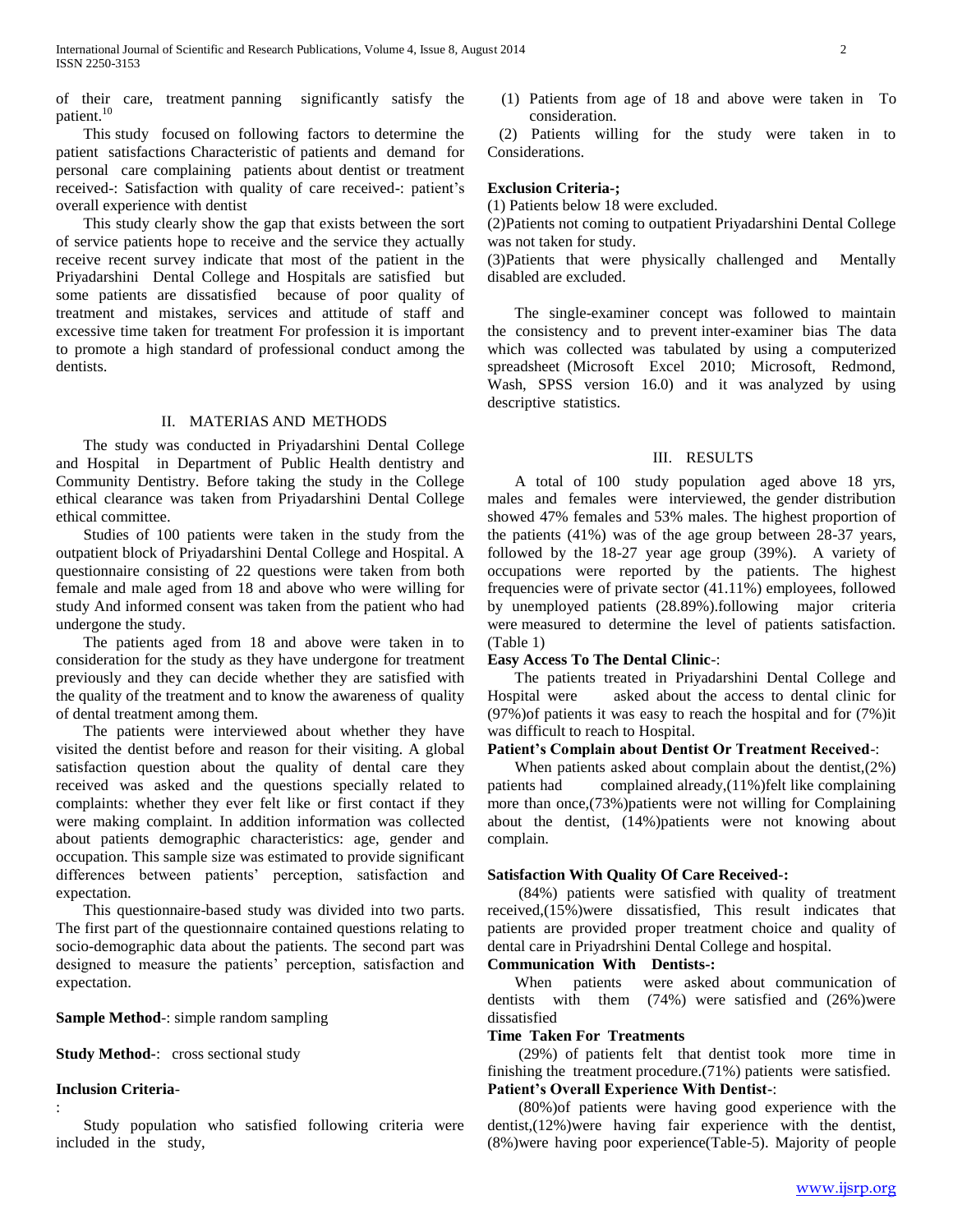(89%) were satisfied with the quality of care they received. Only 2% had actually complained, although 11% had felt like complaining. 14% did not know to whom to complain if they had a problem.

#### IV. DISCUSSION

 Assessment of quality of the health care is necessary and compulsory for al health services, in such evaluation the participation of patients and their experience as well as their review pays important role. $^{11}$ 

 In our study there is no association between sociodemographic characteristic of patients and satisfaction with dental care, this in concordance with R.hasim study.<sup>12</sup>

 In this study the educated patients were satisfied more than the uneducated patients these may be due to the their knowledge ,understandability, and responses to the treatment .this result shows similarity with the study of Zastowny TR study. $^{13}$ 

 The purpose of this study is to asses patient satisfaction and the problem associated with the dental health care provided, 100 patients were actively participated and reflect their experience with past dental care, their satisfaction or dissatisfaction with quality of dental care. The study shows that satisfaction with dental care was high ,this is in harmony with many studies. $^{14,15}$ 

 The questionnaire tries to measure the level of patient satisfaction and quality of dental health care. . Results obtained show the reflection of the service quality, patients give different levels of importance to different aspects of the services. Most of the patients who participated in this study were satisfied and others are dissatisfied with the responses by the administration staff related to long time waiting, the patient's need regarding the chief complaint, and explanation that was given by the dentist.

 The results show that long waiting time for the treatment seemed to be the main reason for patient dissatisfaction in Priyadarshini Dental College and Hospitals. This is in concordance with several studies reporting that waiting time was the least satisfactory issue.16 Dissatisfaction with waiting time in the clinic reveals an important problem that needs to be resolved, possibly through limiting the number of patients to reduce the waiting time.<sup>17</sup>But it is difficult to apply in this hospital, as the number of patients in need of dental treatment are quite high. The possible way to solve the problem is by increasing the numbers of dental staff in the particular department, as well as the dental chairs. Making a proper appointment with time schedule can minimize dissatisfaction with an exception for emergency cases.

The other reason for dissatisfaction, as seen from the results obtained, was dental student's knowledge regarding patient's needs for the treatment and communication related to explanation of treatment given by the dentist. in our college most of the students were having difficulties in communication with patients because of language problem as most of students were from north India as they were not knowing the local Tamil language. Many times, patients felt reluctant in discussing their complaints with the dentist and they felt more comfortable to explain their complaints to the dental students.<sup>18</sup>

 It was found that the explanation given by a dentist about the treatment was an important aspect and received satisfaction. This is in accordance with several studies which indicated that the doctor's explanation of illness and treatment options to the patient received a evaluation.<sup>19</sup> On the other hand, this result contrasted with another investigation, where the mannerism of dental surgeons, initial examination, accurate diagnosis and explanation of the treatment received "good" score in patient satisfaction.<sup>20</sup> Providing the patient with further explanation of their treatment options should be highlighted by the dentist to achieve high level of satisfaction with dental service.<sup>21</sup>Dentist should not only be focused on finishing the treatment as fast as possible just to minimizes the waiting time, but also concentrate on explanation of the treatment as well as the treatment options to the patient, to their satisfaction.

 In this study, it is found that dental student's knowledge about the patient's needs during treatment and dentist's communication demanded top priority to enhance the service quality and need to be managed and monitor accordingly .the students from other states should learn particular local language before they scheduled in clinical departments. On the other hand, while the highest gap was that of administration staff's response regarding long waiting time, which showed low priority, it did not pose a threat for discontinuation. Similar findings from another study mentioned the three least important decisions.

### V. CONCLUSION

 With concluding this study The access to the hospital measure good rating, easy for the patient to reach to the hospital. Majority of the patient were satisfied with the quality of care they received some patient have complained and some patient had felt like complaining. the reason for complain should be sought. In general, knowledge of the complaints and whom to contact appears fragmented.

 Evaluation of patients satisfaction should be done regularly by the organization or the hospitals by conducting such survey for the purpose of continuous improvement. By conducting such study one can able to understands the difference between patients demands and patients satisfaction. The survey also helps to find the deficiencies and weakness of dental health care, and also helps to evaluate the effect of effort to improve dental health care services. providing the dental care with physical comfort, emotional support, respecting the patients preferences ,with communication, information, education result in a high quality of treatment and patient satisfaction.

#### **REFERENCES**

- [1] Keegan, O., McDarby, V, Tansey, A., and McGee, H., 2003. Community involvement in A/E satisfaction survey. [Submitted for puplication.]
- [2] Kotler P. Marketing Management. 11th ed. Upper Saddle River, Nj: Prentice Hall; 2003. p. 61
- [3] World health organization, oral health surveys: basic method, World health organization,Geneva,Switzerland, 4th edition,1997
- [4] Levin R. The correlation between dental practice management and clinical excellence. Journal of the American
- [5] R. hashim, patient satisfaction with dental services at Ajman university,united arab emirates, eastern Mediterranean health jornal,vol.11 No 5/6, 2005, 914-921